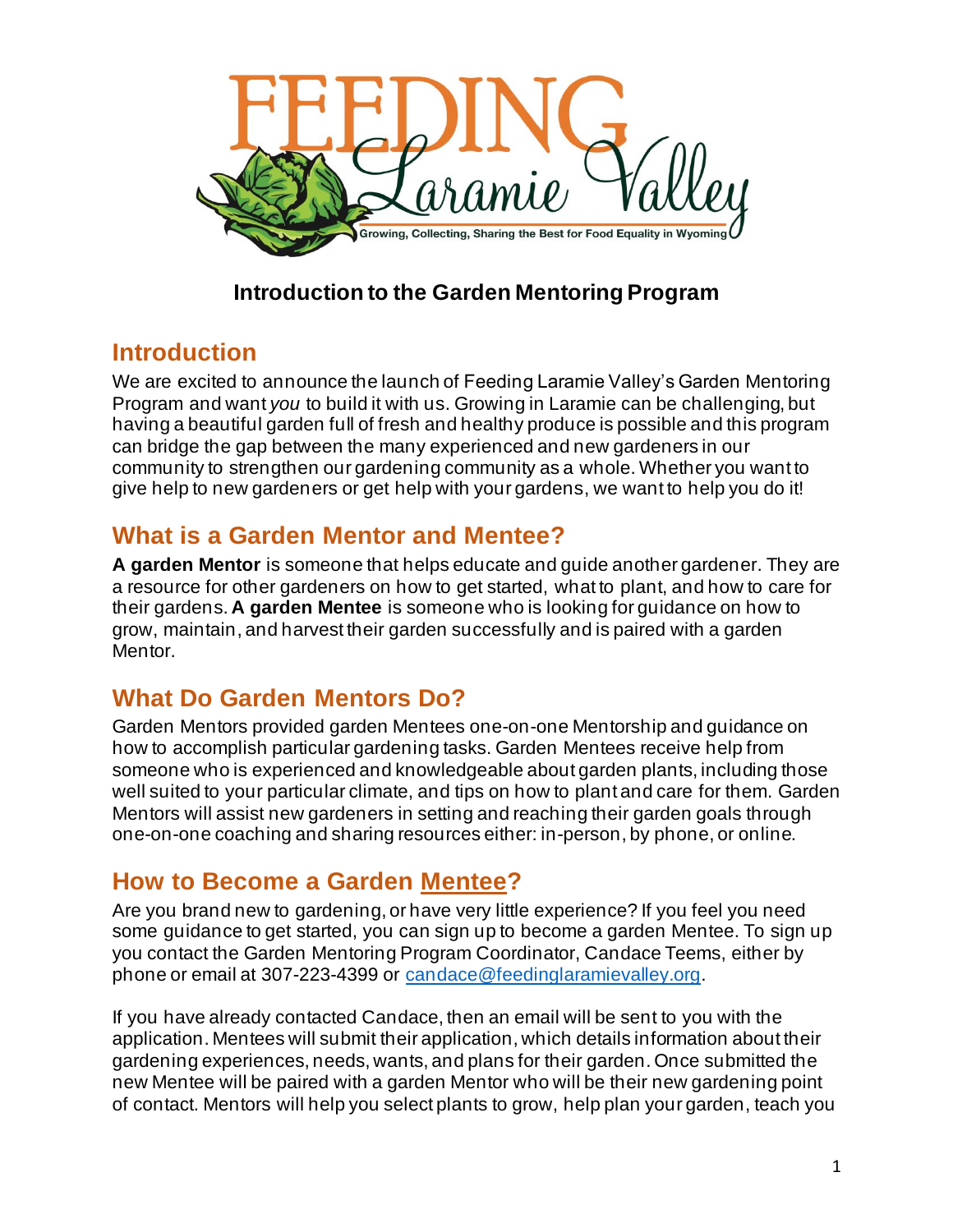about sowing, weeding, harvest, thinning, plant support, provide advice about watering and anything else you may encounter or be curious about through-out the season.

Mentees will receive a welcome packet and other resources from Feeding Laramie Valley staff. Mentees must also commit to communicating with their Mentor throughout the growing season and with Program Coordinator, Candace Teems. In return, you'll get personalized help from an experienced gardener who can teach you tips and tricks it might take years to learn otherwise.

#### **Mentee Benefits:**

- Gain one on one gardening help and advice.
- Advance your gardening knowledge and skills.
- Learn gardening methods to increase your harvest yield.
- Become a part of our network of gardeners.
- Enhance community relationships.
- Access to Feeding Laramie Valley staff for supplies, technical support, and resources.
- Receive a welcome packet which includes:
	- o Program Materials
	- o Free Seed Starter Kits
	- o Feeding Laramie Sticker
	- o Feeding Laramie Valley Journal

### **How to Become a Garden Mentor?**

Whether you have been successfully vegetable gardening for just a few seasons, are a Master Gardener, or are someone with tons of experience growing food on a homegardening scale, we hope you will join our network of Mentors and build this program with us!

Most people looking to become a garden Mentor have extensive knowledge of gardening. While formal education isn't required, garden Mentors should, at the very least, have gardening experience, have a passion for plants and a desire to share your interest with others. Garden Mentoring is a great way to help anyone new to gardening learn the basics. But even experienced gardeners can benefit from valuable feedback on new garden projects or ideas. There is always more to know, and as with any type of teaching, it's an opportunity to learn from everyone involved.

### **Strong Garden Mentors Should:**

- Work and communicate regularly with their garden Mentee (in-person, by phone, or online).
- Give basic garden advice and encouragement.
- Respond to correspondence from the Program Coordinator, Candace Teems.
- Log garden Mentee interactions.
- Be willing to undergo a background check.